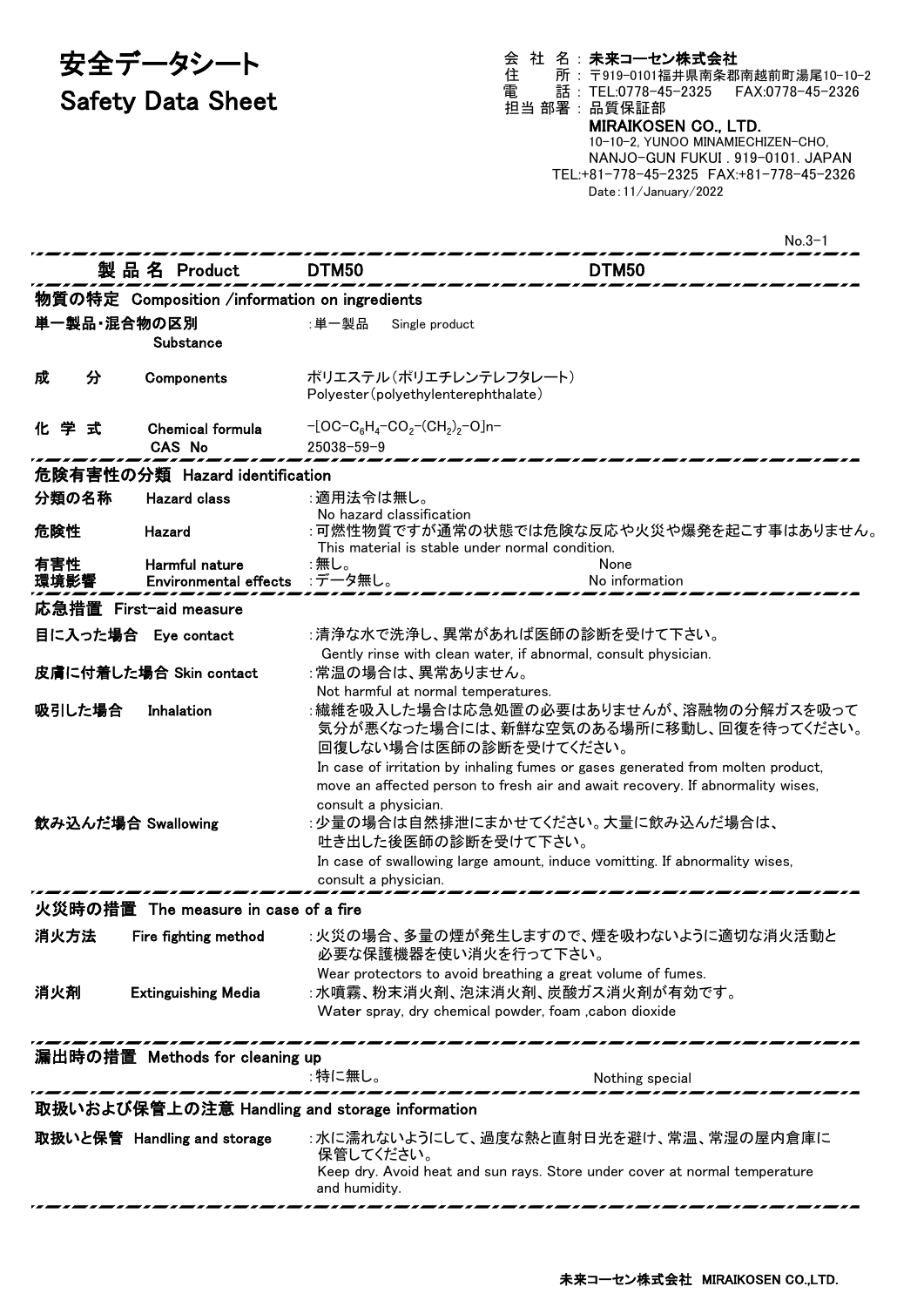| <b>DTM50</b>                                |                                  |                                                                                                                                                                     | $No.3-2$           |  |  |  |  |
|---------------------------------------------|----------------------------------|---------------------------------------------------------------------------------------------------------------------------------------------------------------------|--------------------|--|--|--|--|
| 暴露防止措置 Exposure control                     |                                  |                                                                                                                                                                     |                    |  |  |  |  |
| 管理濃度                                        | Management concentration :データ無し。 |                                                                                                                                                                     | No information     |  |  |  |  |
| 許容濃度                                        | Permission concentration         | :データ無し。                                                                                                                                                             | No information     |  |  |  |  |
| 設備対策                                        | Measure of equipment             | :不要                                                                                                                                                                 | None required      |  |  |  |  |
| 保護具                                         | Protective device                | :不要                                                                                                                                                                 | None required      |  |  |  |  |
| 物理および化学的性質 Physical and chemical properties |                                  |                                                                                                                                                                     |                    |  |  |  |  |
| 外観等                                         | Appearance etc.                  | :白い布、形状は原則としてハンカチ状またはテープ状。                                                                                                                                          |                    |  |  |  |  |
| 沸点                                          | <b>Boiling point</b>             | White cloth in the shapes of tapes and handkerchiefs.<br>:データ無し。                                                                                                    | None               |  |  |  |  |
| 溶融点                                         | <b>Melting point</b>             | :259 $\sim$ 263 $\degree$ C                                                                                                                                         |                    |  |  |  |  |
| 軟化点                                         | Softening point                  | :230 $\sim$ 240 $^{\circ}$ C                                                                                                                                        |                    |  |  |  |  |
| 揮発性                                         | Volatility                       | :データ無し。                                                                                                                                                             | None               |  |  |  |  |
| 蒸気圧                                         | Vapor pressure                   | :無し。(固体)                                                                                                                                                            | None (solid)       |  |  |  |  |
| 蒸気密度                                        | Vapor density                    | :データ無し。                                                                                                                                                             | None               |  |  |  |  |
| 比重                                          | Specific gravity                 | :1.38 $\sim$ 1.40                                                                                                                                                   |                    |  |  |  |  |
| 粘性率                                         | Viscosity ratio                  | :データ無し。                                                                                                                                                             | None               |  |  |  |  |
| 溶解度                                         | Solubility in water              | :水に不溶性                                                                                                                                                              | Insoluble in water |  |  |  |  |
|                                             | 危険性情報 Fire hazards               |                                                                                                                                                                     |                    |  |  |  |  |
| 引火点                                         | Flash point                      | :約410°C                                                                                                                                                             |                    |  |  |  |  |
| 発火点                                         | Auto ignition temperature        | :約480℃                                                                                                                                                              |                    |  |  |  |  |
| 爆発限界                                        | <b>Explosion limit</b>           | :データ無し。                                                                                                                                                             | Not available      |  |  |  |  |
| 可燃性                                         | Flammability                     | :有り。                                                                                                                                                                | Flammable          |  |  |  |  |
|                                             |                                  | 安定性・反応性 Stability and Reactivity :通常の状態では化学的に安定ですが、強酸、強塩基、酸化剤、還元剤には不安定です。                                                                                           |                    |  |  |  |  |
|                                             |                                  | This product is considered a chemically stable material under normal condition<br>but unstable with a strong acid, a strong base, an oxidizer,<br>and a deoxidizer. |                    |  |  |  |  |
| 有害情報                                        | <b>Toxicological information</b> |                                                                                                                                                                     |                    |  |  |  |  |
| 急性毒性                                        | Acute toxicity                   | :データ無し。                                                                                                                                                             | None               |  |  |  |  |
| 刺激性                                         | Simulative                       | :無し。                                                                                                                                                                | None               |  |  |  |  |
| 変異原性                                        | Mutagenic effects                | :データ無し。                                                                                                                                                             | Not available      |  |  |  |  |
| 感作性                                         | Sensitivity                      | :無し。                                                                                                                                                                | None               |  |  |  |  |
|                                             | 亜慢性毒性 Sub-chronic toxicity       | :データ無し。                                                                                                                                                             | No information     |  |  |  |  |
| 環境影響情報 Ecological information               |                                  |                                                                                                                                                                     |                    |  |  |  |  |
| 分解性                                         | Biodegradability                 | :生物易分解性では無い。                                                                                                                                                        | Not biodegradable  |  |  |  |  |
| 蓄積性                                         | <b>Bio accumulation</b>          | :データ無し。                                                                                                                                                             | Not available      |  |  |  |  |
| 魚毒性                                         | <b>Fish toxicity</b>             | :データ無し。                                                                                                                                                             | Not available      |  |  |  |  |
|                                             |                                  |                                                                                                                                                                     |                    |  |  |  |  |